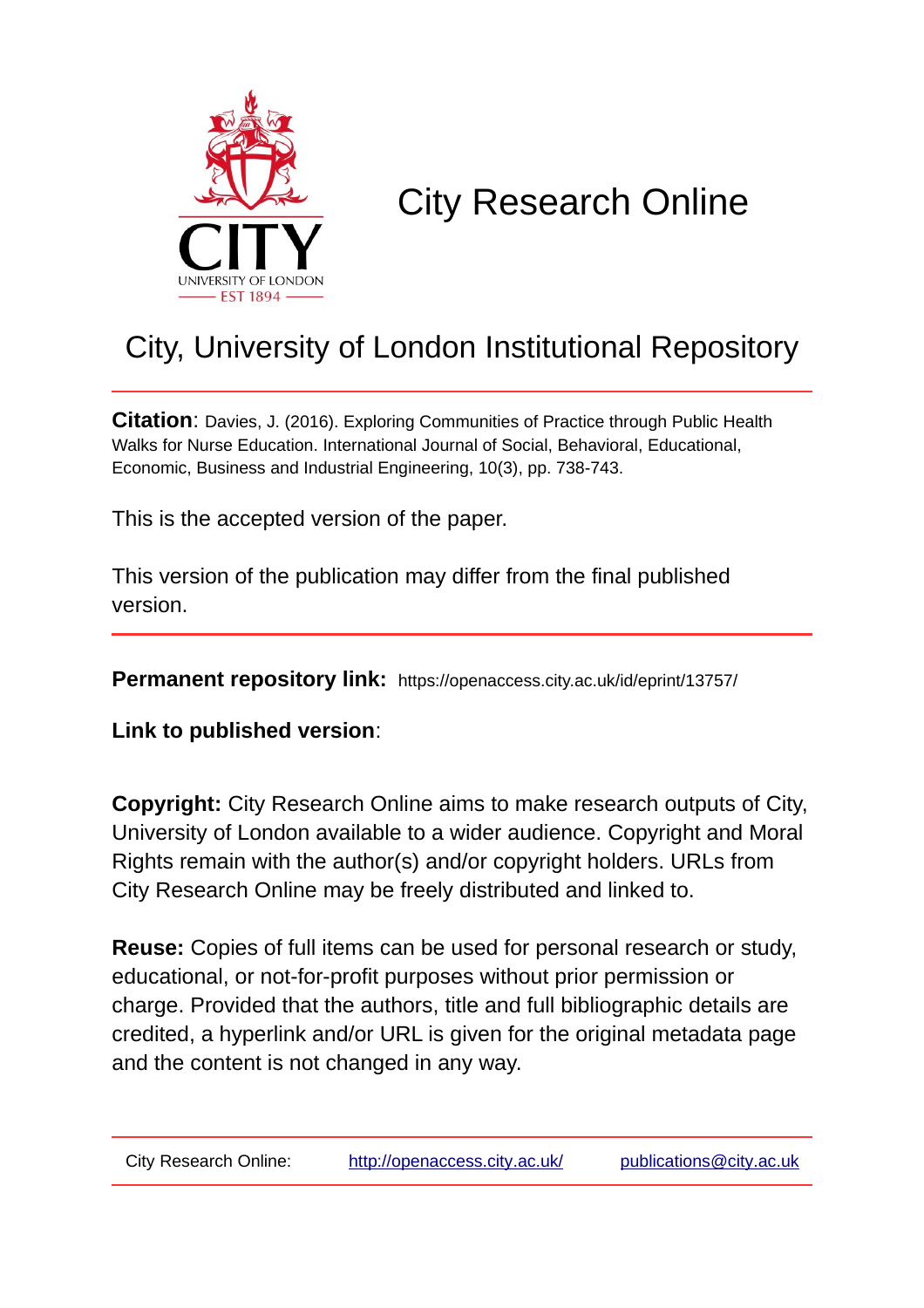# Exploring Communities of Practice through Public Health Walks for Nurse Education

Jacqueline P. Davies

*Abstract*—Introduction: Student nurses must develop skills in observation, communication and reflection as well as public health knowledge from their first year of training. This paper will explain a method developed for students to collect their own findings about public health in urban areas. These areas are both rich in the history of old public health that informs the content of many traditional public health walks, but are also locations where new public health concerns about chronic disease are concentrated. The learning method explained in this paper enables students to collect their own data and write original work as first year students. Examples of their findings will be given.

Methodology: In small groups, health care students are instructed to walk in neighbourhoods near to the hospitals they will soon attend as apprentice nurses. On their walks they wander slowly, engage in conversations and enter places open to the public. As they drift they observe with all five senses in the real three dimensional world to collect data for their reflective accounts of old and new public health. They are encouraged to stop for refreshments and taste, as well as look, hear, smell and touch while on their walk. They reflect as a group and later develop an individual reflective account in which they write up their deep reflections about what they observed on their walk. In preparation for their walk they are encouraged to look at studies of quality of Life and other neighbourhood statistics as well as undertaking a risk assessment for their walk.

Findings: Reflecting on their walks, students apply theoretical concepts around social determinants of health and health inequalities to develop their understanding of communities in the neighbourhoods visited. They write about the treasured historical architecture made of stone, bronze and marble which have outlived those who built them; but also how the streets are used now. The students develop their observations into thematic analyses such as: what we drink as illustrated by the empty coke can tossed into a now disused drinking fountain; the shift in home-life balance illustrated by streets where families once lived over the shop which are now walked by commuters weaving around each other as they talk on their mobile phones; and security on the street, with CCTV cameras placed at regular intervals, signs warning trespasses and barbed wire; but little evidence of local people watching the street.

Conclusion: In evaluations of their first year, students have reported the health walk as one of their best experiences. The innovative approach was commended by the UK governing body of nurse education and received a quality award from the nurse education funding body. This approach to education allows students to develop skills in the real world and write original work.

*Keywords***—**Education, innovation. nursing, urban.

## I. INTRODUCTION

EFLECTION on a public health walk is a methodology to REFLECTION on a public health walk is a methodology to develop the skills and knowledge of nursing students. Walking in small groups (two-five) undergraduates are

Jacqueline P. Davies is with the City University London, UK (e-mail: j.p.davies@city.ac.uk).

instructed to observe the real 3D world using all five senses while they reflect on the community's healthiness. The aim of the walk is not to cover the territory, but to notice and reflect individually on feelings about what is noticed; and over time, develop a deeper reflective account about how these feelings help them understand their observations. Student evaluations, focus group evidence from student assignments and teaching experiences will be drawn on to explore the benefits of the innovation. Evaluations from three seminar groups of about twenty adult nursing students and an end of year evaluation hare available for analysis. After gaining approval from the School of Health Science Research Ethics Committee student assignments were used anonymously as data as well as a focus group. Twenty-one adult nursing students who had gained good scores in their assignments from the first cohort to take the course  $(N=75)$  were invited to a focus group to discuss the module. Seven students attended the focus group with a consultant employed to further develop the teaching innovation.

This paper will first present curriculum requirements for nursing students and how reflecting on a public health walk fits with the curriculum; secondly explore the health challenges the current students are likely to manage in their careers which make the study of social science and illness vital for their development; thirdly present the concept of healthy communities and discuss the cultural challenges to walking in the real world with reference to theory and what the students brought to the discussion. The development of the module and assignment will be described after a discussion of how the module addresses the ill-defined questions around social determinants of health and health inequalities some concluding thoughts about how to further develop and disseminate the innovation will be presented.

#### II.NURSING CURRICULUM: MAKING SENSE OF THE SENSES

The nursing curriculum is revised every five to ten years to align teaching with Nursing and Midwifery Standards [1], as well as local needs and technological advances in teaching methods within the University. Exploring localities of practice has long been a feature of nurse education. Students in the late  $20<sup>th</sup>$  Century visited places like public libraries and bus stations to collect information leaflets and while they were there observed the real world. At the beginning of the  $21<sup>st</sup>$ century nurses were able to collect most of their information for locality projects on line. The consequences of this change will be discussed below.

Good nursing requires observation skills [2] with all five senses of sight, hearing, smell, touch and taste. While some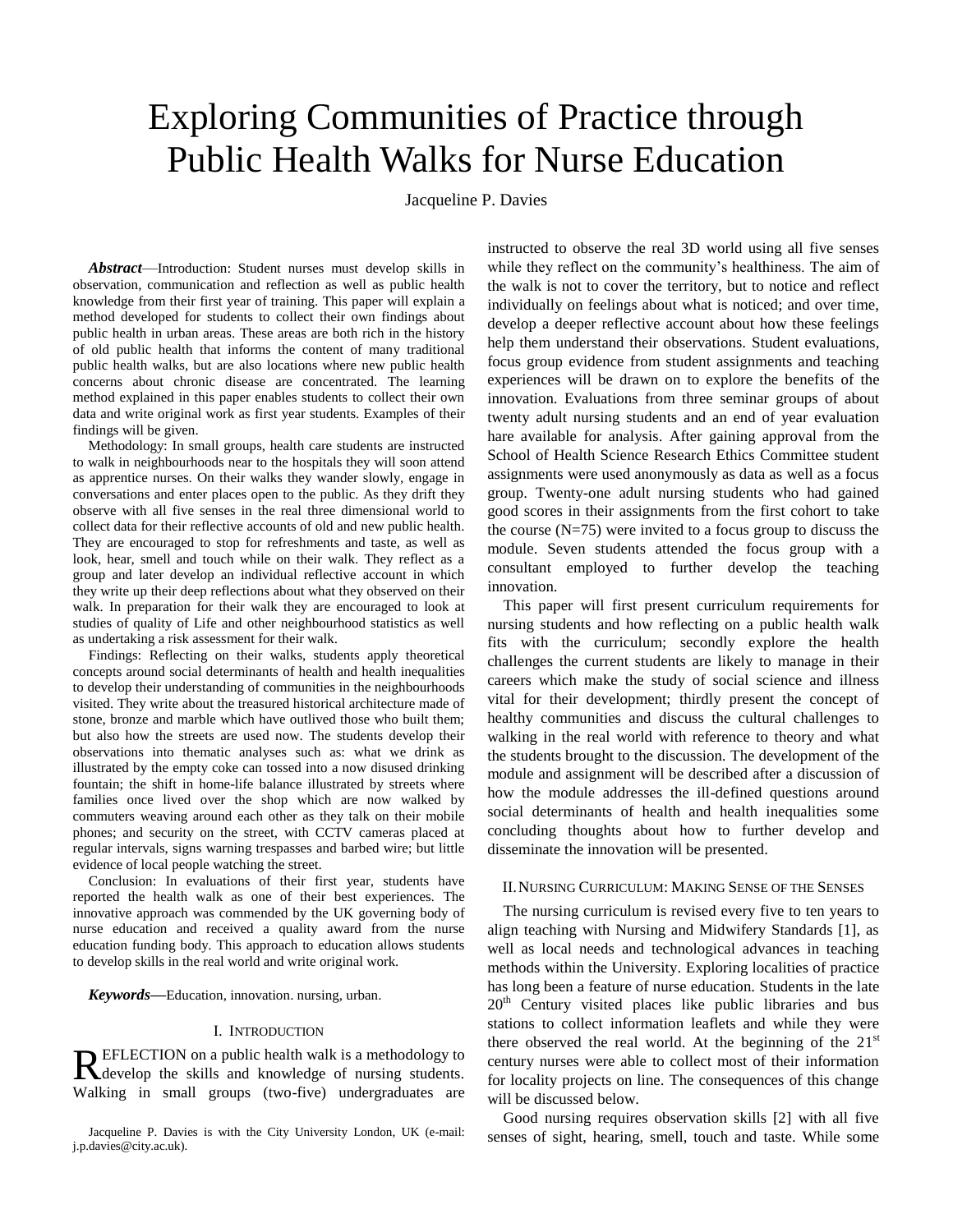students arrive at university as perceptual learners (e.g. haptic, kinesthetic and olfactory) during their training they need to develop perceptual learning skills. Collecting information online can give a wealth of knowledge, but the method provides two dimensional images selected and framed by someone else, with limited context and, if any, often distorted sounds.

At the university where the teaching initiative is developed, the current nursing curriculum is based on Nolan's Six Senses Framework; a framework that presents the senses of security, belonging, continuity, purpose, achievement and significance as fundamental to developing meaningful relationships [3]. These emotional senses are applied to all those involved in the care setting: patient, staff, student, family member. The traditional meaning of the sixth sense as an additional skill beyond the five physical senses (above) is not foregrounded by Nolan. How far Nolan intends his audience to enjoy a play on words with this implicit link between his social senses and the five physical senses (plus the different cultural understandings of a sixth sense) is unclear in reports of the model. Exploring the culture of health and illness and the psychology of what is said consciously and unconsciously have been on the nursing curriculum for some decades and social sciences underpin health education. One of the aims of this module is to explore and influence the cultural understandings held by students and others in health care services. However, to return to all physical senses as important for observation: the skill of observing and reporting what is observed has been developed by social scientists, for example in the methods of sociological imagination [4].

# III. HEALTH CHALLENGES IN THE 21<sup>ST</sup> CENTURY: LIFESTYLE DISEASES AND HEALTH INEQUALITIES

The population of England is getting healthier. We are living longer and for most of us the onset of disease and disability will be later than for previous generations [5]*.* Life expectancy across the  $20<sup>th</sup>$  Century increased from less than 50 to nearly 80 years [6]. As the Department of Health [5] summarises; infectious diseases which blighted the English up to the middle of the 20th Century are no longer the main causes of premature death. While the foundation of the NHS in 1948 may account for some of this reduction, the white paper emphasises the contribution a wide range of public health interventions such as clean water and sewage systems, the clean air acts, better food and immunisation, arguably the main contribution of nurses to the big change in the health of the nation, is constructed as a political decision of mass immunisation programmes. However, the improvement in health is not uniform. Prior to the then new conservative government's white paper in 2010 [5], the Marmot Review [7] published at the end of the thirteen years of labour rule emphasised in Fair Society, Healthy Lives that the health of those in the most advantaged neighbourhoods is significantly better than the health of those in deprived neighbourhoods. The introduction of the NHS in the 1940s by a Labour government had not eradicated health inequalities. The social gradient of health stood at a shockingly sharp tilt after Labour government's 1997 to 2010. While old public health

challenges were successfully managed, as outlined in 'Healthy Lives, Healthy People', new public health challenges had succeeded them [8] which required transformations in how health is approached. With longevity new diseases had emerged as the 'big killers' by the beginning of this century: heart disease, respiratory diseases, stroke, cancers and liver diseases [9], [10], diseases which are linked to lifestyle and may be plotted on a social gradient from advantaged to deprived. In London the mapping of these chronic diseases across boroughs (ONS, 2014) indicates some success in new public health initiatives, but also highlights health inequalities [11].



Fig. 1 Age Standardised Rates for ischaemic heart disease as cause of death for men 2001-2012 [12]

Fig. 1 shows the reduction in ischaemic heart disease for men in an East London borough is comparable to the reduction in a West London borough but the poorer borough continues to have a much higher death rate than the wealthier borough for this disease. Although the gap narrows at times, the trend in the poorer is more erratic. The X axis shows years 2001 to 2012, and the Y axis shows the number of deaths.

England has a poorer record than other European countries for improving the nation's health [9]. International data equal societies have better health for all and that only government intervention to reduce wealth inequalities will produce healthier communities [13]. Identifying the mechanism to improve health is contentious. Some students may want to be told an answer they can learn and put into practice to reduce health inequalities; however, the solution is to learn to work with ill-defined questions and becoming aware of recurring themes. One recurring theme is encouraging people to walk.

# IV. HEALTHY COMMUNITIES AND WALKING AS A PUBLIC HEALTH POLICY INITIATIVE

The latest government public health white paper *Healthy Lives, Healthy People: Our strategy for public health in England* [5] drew on the healthy communities agenda to consider how to redress health inequalities in England. This followed on from the 2010 Marmot Review *Fair Society healthy lives* [7] which recommended an increase in active travel, green spaces and carbon reduction as key to a sustainable strategy for reducing health inequalities. Marmot acknowledges that some places are more walkable than others.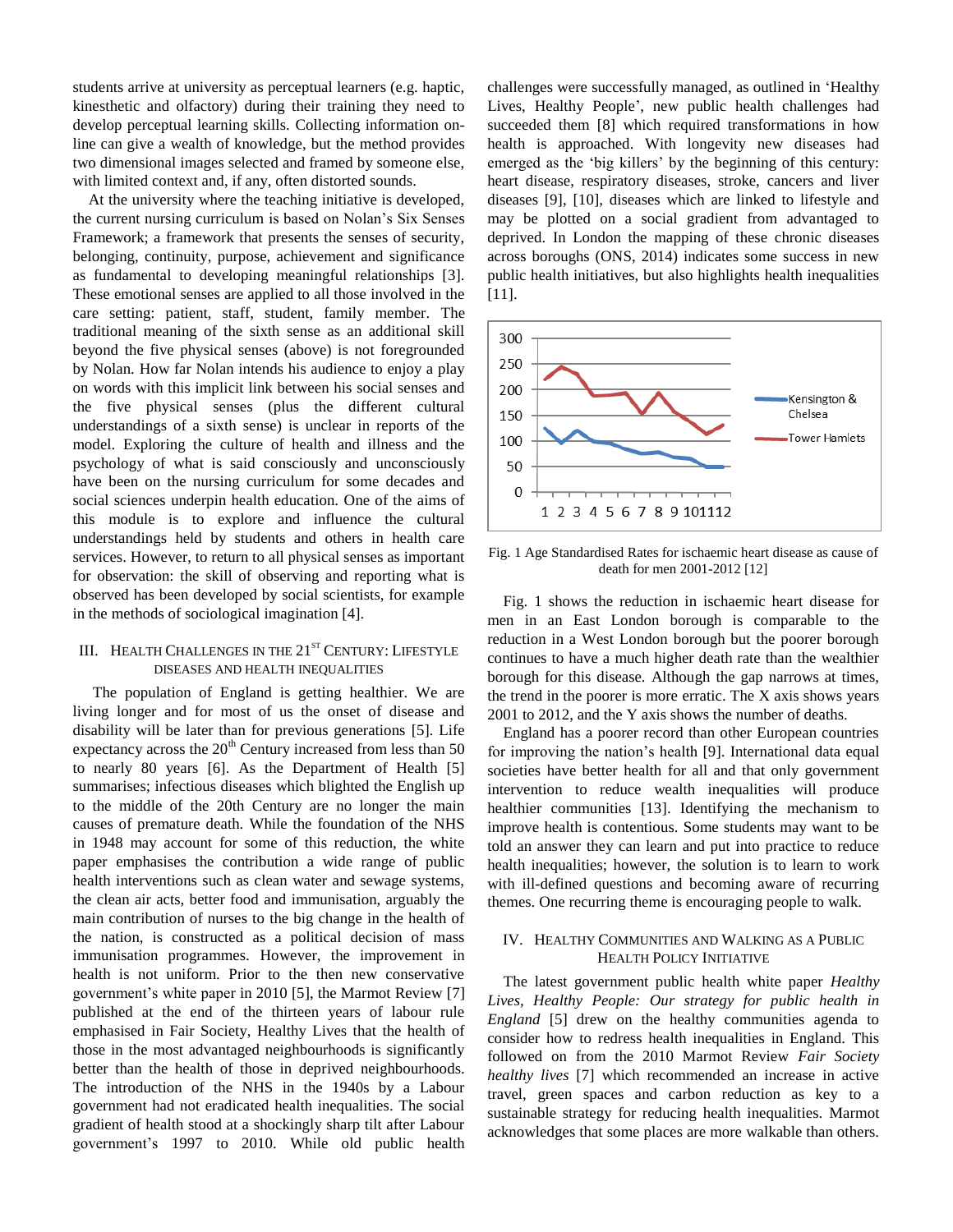In his work good walkability is related to good pavements, traffic calming measures, and places to walk to such as green spaces, shops and work; poor walkability is connected with dense vegetation, ill maintained paths, dog fouling, graffiti and vandalism. The Marmot review recommended interventions to increase investment to encourage more walking. Two case studies in the report look at projects in Tower Hamlets which encourage walking, one is a universally targeted project to reduce healthy inequalities and another for community regeneration.

The concept of healthy communities predates 2010 documents. A programme of regeneration was proposed to make *Healthy Cities* by the Ottowa charter [14]. The concept involved locally based healthcare providers collaborating with other agencies and local people to develop sustainable reduction in the inequalities of health. Healthy communities were a recurring theme in The NHS Plan [15] alongside the programme of building new hospitals [16] as part of a collaboration with urban planners and communities. The Plan aimed at collaboration that would also lead to walkable spaces, for example the Green Bridge which joins two small parks in an area of East London [17].

## V.CULTURE AND WALKING

Observing in the Street is a well-established sociological practice, starting with the Poverty Maps produced by Charles Booth which identify where the rich and poor lived in London in decades around 1900. How far Booth and his researchers walked all these streets is not foregrounded in accounts of the maps. Lacking training in current theories of compassion and empathy, Booth labels to the poorest in East London as vicious and semi-criminal. This description however makes me wonder who went to the areas to find out about living conditions and how they felt about going. The Chicago Sociologists looked at zones in their cities in the 1930s and Anderson [18] considered *The Code of the Street* as he walked Philadelphia and observed how neighbourhoods change from the very rich to the very poor in an inner city landscape. This long established practice of observing social divisions in the street does not promote walking as an activity for leisure of physical health, but does indicate a willingness to walk by those interested in society. The healthy communities programme suggests walking for health is be an activity available to the whole population. However, who chooses to walk as a healthy option can be distinguished by the social divisions observed in the classic sociological studies of the street. Sociological studies of risk and road traffic accidents [19] highlight that those without cars walk more than those with cars, but perceive walking as a risky activity where danger features higher than health benefits. While policy approaches aim to improve areas to make them more walkable, cultural perspectives on walking may be harder to change. This paper will look at student anxieties about walking.

# VI. PUBLIC HEALTH WALKS AND SOCIAL HISTORY

A tradition of walks exists that has developed to look at the history of public health. Guided tours led by individuals or leaflets provide a structure for looking at how our ancestors improved their health. I have been led on public health tours, sometimes prefaced by an individual's statement that this is his or her own perspective. In East London a feature of walks is the brewery founded by Buxton as part of the Quaker reforming movement to improve the lives of the poor. The contribution of the Quakers is celebrated on the £5. In Soho I have considered the origins of epidemiology on a walk in squares where cholera was mapped by John Snow before he removed the handle from the pump to prevent people drinking the poisonous water. A leaflet bearing the NHS logo offers a walk in East Central London describes Northampton Square as the site of a manor house which then became a private asylum and is currently an administrative building for The University. The leaflet offers no suggestion that this is the main site where students study and where The University is permanently based. Guided walks have several shortcomings as a learning opportunity. First guided walks may provide contestable accounts as facts. Secondly the guide for the walk is the person with the knowledge and no other perspective is welcomed; an environment that encourages transmissive learning. Thirdly, a guided walk can plan for permanent historic features such as the Bell Foundry in East London (famous as the longest continuously working business in England); however it cannot prepare the learner to manage what is new or unexpected. Fourthly, because the focus of the guided walk is on the historic, these walks can be seen in the virtual world online and the incentive to undertake the walk in the real world is reduced. Features of historic interest add to the walkability of an area. While a historic guide may be a useful tool for encouraging some people to walk for health, undertaking a virtual tour offers little to the healthy communities' agenda. While historically focused public health walks have a tradition in the health visitors training, but as they walk their patch, it is more important that they observe the here and now. The historic tour can be part of this [20]. Observing the history may help develop an understanding of the community and what engenders wellbeing [16] allowing the NHS to refocus on health rather than sickness. An awareness of East London's long history as a site of poverty, immigration which receives constant intervention influences my understanding of how it is now. Whether there is a sense of pride and belonging in the neighbourhoods [16] requires a more complex response. Those who live and work in the area do not have a homogeneous relationship with the artifacts identified on public health walks.

# VII. DEVELOPING THE MODULE AND ASSIGNMENT: WHICH WAY TO WALK?

Since 2010 the Marmot Review [7] and subsequent White Paper [5] were used as teaching materials for the first year psychosocial module called the locality project. By then local authorities had a wealth of reports available on line about the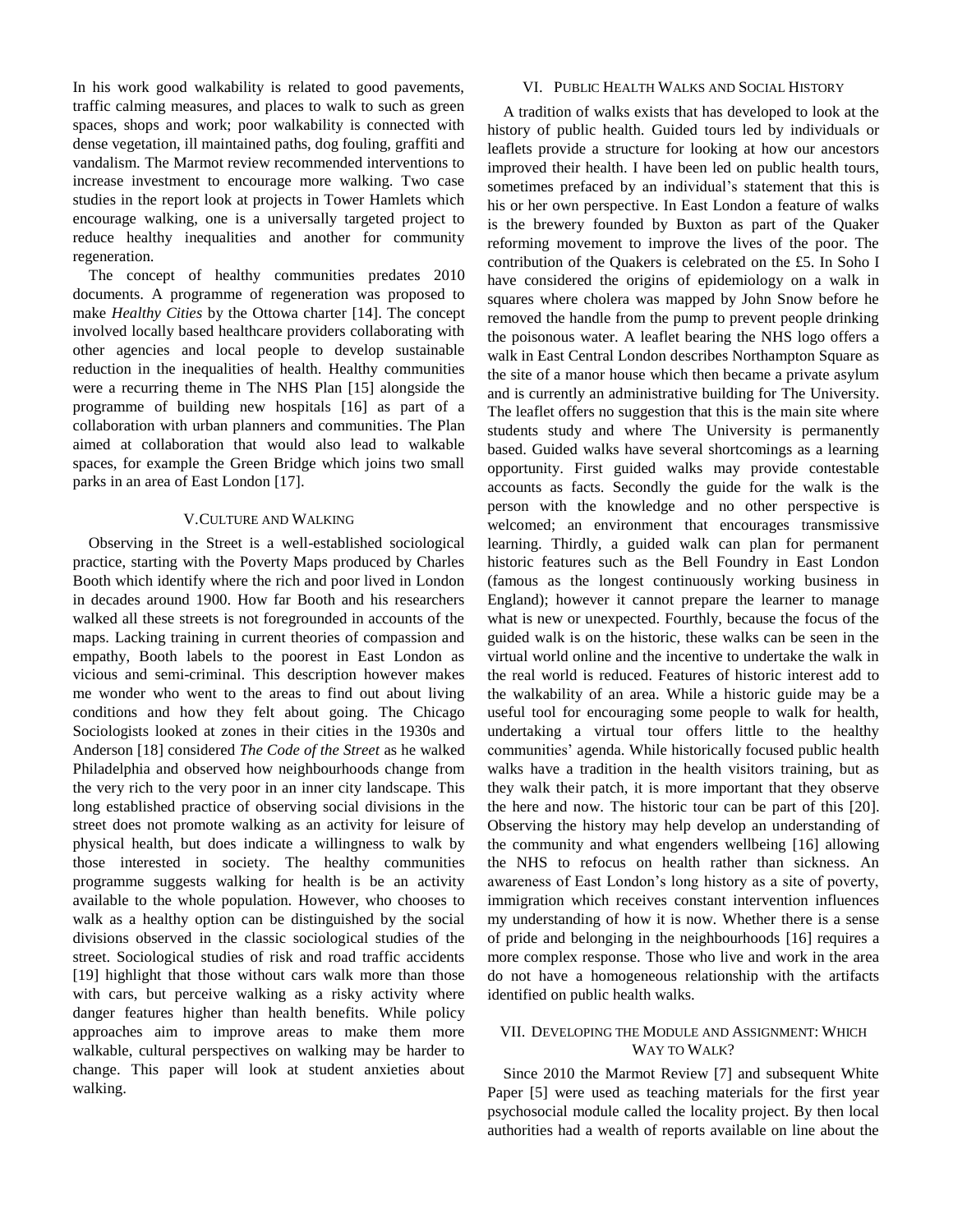health of their populations. While the best locality projects were written by students who visited communities of practice and reflected on how the data matched on to the real world; the poorest assignments were written by students who expressed an unwillingness to visit the areas where they would undertake their practical training. The ease of finding and copying text and figures from reports written by others became problematic as a high proportion of assignments. There was a need to create an assignment that was not 'an invitation to academic misconduct'. A traditional public health walk was considered which led to my exploration of several walks, as described above. However as transmissive experiences guided walks would predominantly invite students to reproduce the information given. To explore how guided walks might work, a small group of us made videos for the students initially intended to be loaded on phones and used as a guide on the walk [21]. While these can be useful preparation, they are highly directive and would produce assignments that are all the same. There were concerns that taking the students awareness away from the real world as they focused on the app would significantly reduce their ability to observe, and concerns were voiced about the risks of tripping while focusing on a phone, vulnerability to theft of devises used for the activity, and the possibility that a group might listen to a broadcast that may be controversial to someone passing.

Collaborating with CASS business school the possibility of using the dérive as a methodology came to the fore [22]. Dérive is French for 'wander' and is the name given to a methodology for exploring the world devised by Guy Debord in Paris. Using a term by a French situationist was resisted by colleagues at the school of health sciences, but essentially what the nursing students do is a 'dérive'. The advantage is looking at what is in front of you, not just what was there when a walk was devised, the active learning of conversation with each other. Materials developed by Clive Holtham and Angela Dove have been invaluable in arriving at a successful educational experience for student nurses. In his presentation to a higher education academy workshop, this innovative module was described as:

*"Best yet – the adaptation of the dérive … for first year Nursing "Localities" project in vicinity of hospital with first work experience*" Holtham [23].

# VIII. EVALUATING THE SUCCESS OF THE DERIVE STYLE PUBLIC HEALTH WALK

Since the course began in 2012, students responded positively to the learning initiative. In routine evaluations of the module, students rated the teaching from good to very good; the score rising from 4.1 in the first year to 4.4 in the second year (on a scale of 0-5) . In their comments, students praised the enthusiasm of the staff and appreciated the structure which looked at both old and new health and provided a number of good exercises throughout the module. A minority were concerned they had not been given enough information; something addressed by adding quizzes to the module, but as the module encourages skills rather

transmissive learning, it is possibly a good thing that some report a lack of facts. At an end of year evaluation, the first cohort of adult nursing students were asked 'what was the best part of year one in the university?' The summary written by the programme director

*'meeting people from different cultures, ability to look round London, great placements, new friends, simulated practice, public health walk, smooth running programme, biology module.*'

The student response suggests that certainly for their own lives they understand Piet Hein's poem written for the World Health Organisation's 1988 40<sup>th</sup> Anniversary.

> Health is not bought with a chemist's pills Nor saved by the surgeon's knife Health is not only the absence of ills But the fight for the fullness of life

## IX. SUMMARY OF THE FOCUS GROUP

The seven students who attended a focus group expressed appreciation for the invitation to talk to staff in a setting outside the taught programme and were keen to voice views to help the module retain what was good and alter what could be improved. Focus group participants valued the opportunity to work in small walking groups and get to know a few people well at the beginning of the course. They thought it was a good idea to have a purposeful visit into their communities of practice before attending placements and enjoyed the action learning aspect of the module. What worked well on the walk was engaging in conversations. How far it was good to read research before the walk or after was debated. In considering the oft quoted phrase of Louis Pasteur '*chance favours the prepared mind*' there remained a preference to go into the field with an unbiased mind; however, there was also an acknowledgement that some reading might help guide the walk. Thoughts on how to allocate where to walk were aired and taken on board for future groups. The zones allocated for the walk were questioned.

In the focus group I described how the module was scaffolded starting with an adobe presentation summarizing key points for the module. The participants said that the adobe presentation was good, but more scaffolding was welcome, particularly with identifying their themes for writing the final assignment.

#### X.ANALYSING THE ASSIGNMENTS

In their assignments students write coherent narratives based on compelling themes around healthy communities. A lecturer new to the teaching team for the course said after marking assignments that they had been a joy to read.

Following a walk in Whitechapel one student has discussed the drinking fountain funded by the Jewish community as an example of how those who live and work in a neighbourhood wish to belong. As well as historic evidence, observations about what is sold in the stalls and how people dress is included in the theme about a sense of belonging: a belonging which includes buying socially desirable drinks rather than tap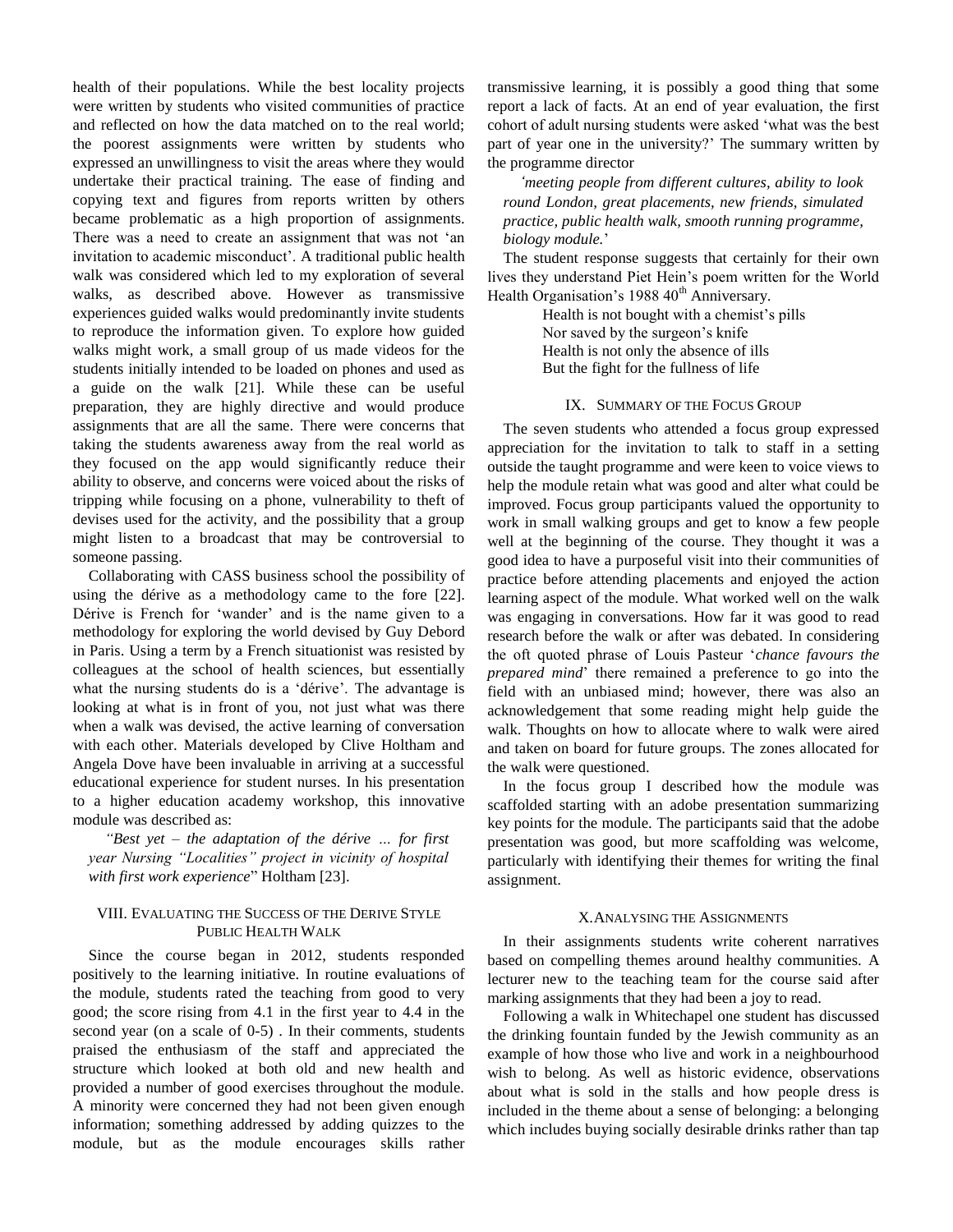water. Further reflection leads to thoughts about a sense of belonging in health care settings as well as the important healthcare need for hydration. A photograph taken by the walking group shows the fountain with what looks like a working tap, but with stagnant water in the basin which is being used for refuse including a fizzy drink can.

Each year the walks are slightly different. The students mid autumn term, often in their reading week, which is often the week after school half term, a popular week to walk for those who have other plans for reading week. It is always autumn and the leaf fall and changing weather are a regular feature which students manage on their walks. In 2012 the timing of reading week coincided with celebrations of hallowe'en and diwali and led to themes around different cultural celebrations. In 2013 reading week did not map on to festivals and a summary of themes included: the observer and the observed; relief from stress in inner cities; interventions and how far they are fit for purpose; the messages signs convey; smoking regulation and public behaviour that results from the regulation; substance use and addiction and regeneration and decay [22]. In 2014 the build up to remembrance day and the preparation of war memorials began earlier in the year. More students included observations memorials than in previous years.

An assignment by a student who walked in North London developed a theme about memorials over time with pictures showing long term publicly managed memorials to service men who died in world wars, and the private memorials to family and friends. In the images from the assignment, the photograph of the war memorial shares a page with a lamppost bearing a photocopy of a grandmother and flowers held in place with parcel tape and then an even less permanent memorial of a bunch of flowers left by a pond. Helping service users manage attachment and loss is ongoing work for nurses and this reflection on how it is managed in the public space is valuable work.

From the same walk another theme developed was the difficulty of improving the healthiness of a community in an area where service providers attempt to develop a healthy community by posting on a noticeboard upcoming events which are next to notices of teenagers that have gone missing from the area. The challenge of encouraging a sense of wellbeing in this setting is captured by the student as observations thoughts and reading are placed together. The 1500-word assignment encourages a creative approach to writing simple, sensitive and meaningful accounts of the neighborhoods the students are introduced to as their communities of practice.

Another student developed a theme about home-life balance based on observations of older buildings designed for inhabitants to live over their small businesses and the active transport initiatives for commuters who travel to inner city areas for work. The student was able to relate her own observations to the Penguin classic '*Family and Kinship in East London'*. The difference in lifestyles is reflected upon by the student with observations that private life is taken into the street by the homeless, for example the woman greeted on the walk, but also by the celebrated street art of East London, the ubiquitous smoking areas outside buildings and the practice of walking and talking on mobile phones. Relating this theme to her future practice; nurses work in an intimate setting with those who are their patients in the most private space of all: in bed.

## XI. DISCUSSION

The innovative module challenges students who may seek a finite definition of what affects health to consider the how social determinants of health are influenced by context. While Public Health England presents key health indicators, there is no fixed list. What impacts health will vary by area and time. As a result the opportunity to reflect on a walk values student skills in observing and understanding the real world around them. While an appreciative enquiry approach is encouraged for the assignment, students observe the health needs of the areas they visit as well as appreciating what is healthy about the community they will practice in. The assignment succeeds as a learning opportunity for students who each produce a unique account of thoughts developed during the taught period, the walk and the time to write up the assignment. Both the physical five senses and the six sense model come to make sense for the students as they work through the process. They experience the service users challenge of being asked to go for a walk and find out how walkable the environment is for them. They discuss their anxieties about visiting these areas. While some express anxiety about walking in disadvantaged areas where Booth once defined the people as 'lowest class: vicious, semi-criminal', a second concern voiced is about the risks of the urban environment from toxic fumes and fast moving traffic, and a third anxiety is expressed about more natural risks from walking on paths covered with leaves and overhung with branches which might fall. Student fear of the low frequency high impact occurrences gives material to reflect on the service users' response to the advice to get out there and walk. Getting students out into the community to see and be seen by their communities of practice is valuable both for nursing students to relate social sciences to healthy communities and for making spaces more walkable.

## XII. CONCLUSION

Adapting the dérive to produce a methodology student nurses to observe the social determinants of health has been a success. Students individually write concise purposeful accounts based on their walks and relate them to the theories presented on their course. The success of the module has been celebrated for contributing to the community engagement by students and was the presentation in the first seminar of the University's *Community Engagement Seminar Series* [24]. before presenting in the School of Health Sciences annual talent share. The walk will be presented at conferences in the coming year including the  $52<sup>nd</sup>$  International Making Cities Livable conference in the summer 2015 where the capacity of learning experience can increase the walkability of an area.

Support for a formal research project to analyse the assignments produced by students will be sought in 2015 to